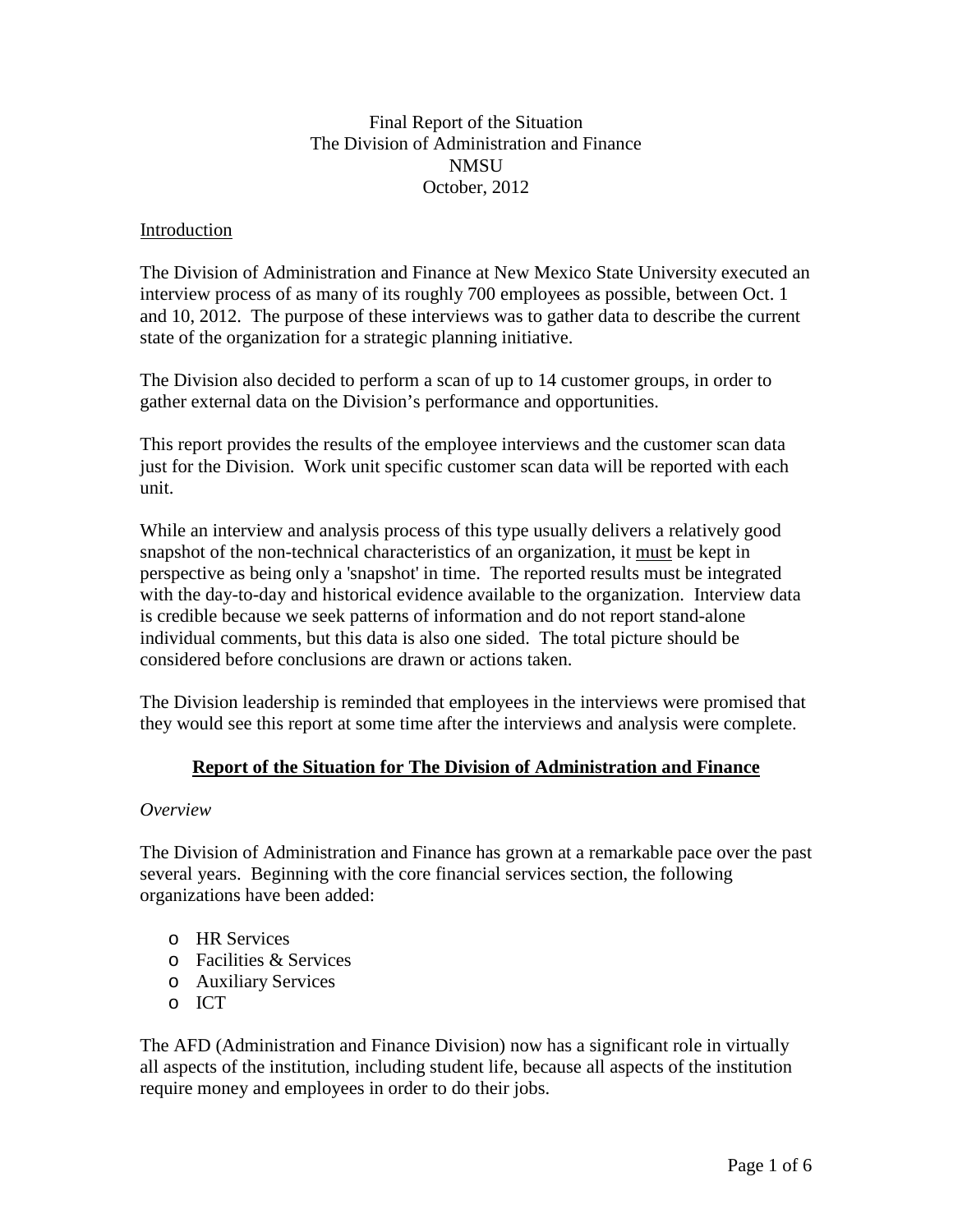The recent history of the Division would suggest that specific events have led to characteristics that are common across all to most units of the Division. The two specific events were the PPD 'incident' and the national economic crisis. The first led to imposed changes that the Division had to implement. The second forced budgetary decisions that drove reduction of employees and reduced funding for services.

The Division today is still trying to adapt to and adjust the impact of many of the changes driven by these historical factors.

#### *Strengths*

Strengths are those characteristics of the organization that can be used as assets to build upon and to utilize in executing a strategic plan. In combination with opportunities, strengths can identify those activities that should be considered as something to be done as part of the strategic plan.

The following strengths are specific to the AFD. They are not offered in any priority order. Prioritization will be the subject of the SWOT workshop on 10/19.

- 1. There is a designed and intentional performance evaluation system that is in use across the organization and it has been improving as time goes forward. The purpose of this system is to provide annual (at least) feedback to each individual employee, at any level, on their job performance, and to set goals to be reached in the following year. This system is clearly known to virtually all employees, although there are great variations in the effectiveness of its execution.
- 2. There is a policy known as the Open Door Policy that appears to be well known throughout the Division. This policy has two components and the one that can be an asset in strategic planning is that any employee has the right to ask anyone, at any level, for information or assistance in performing their function. This policy is effectively used in various segments of AFD, but not in all.
- 3. There is an effort, on a semi-annual basis, to communicate information on direction, issues, big picture things, etc. to all employees. The appreciation and perceived usefulness of this opportunity varies widely, but the fact that it exists is a strength of the Division.
- 4. There is at least one formal Division-wide recognition/appreciation program known as "We Care". This is unique in that it is employee funded, on a voluntary basis, and the employee to be recognized is nominated by employees and the winner is selected by an employee committee.
- 5. In addition to the recognition system in #4, employees report receiving emails from Angela and/or D'Anne when they have done something deserving of special recognition. Such recognitions are very cherished and while there should be more of this kind of thing throughout the Division, from all management personnel, the fact that this is happening at the most senior level is a definite signal that employee recognition and appreciation is a value of the organization.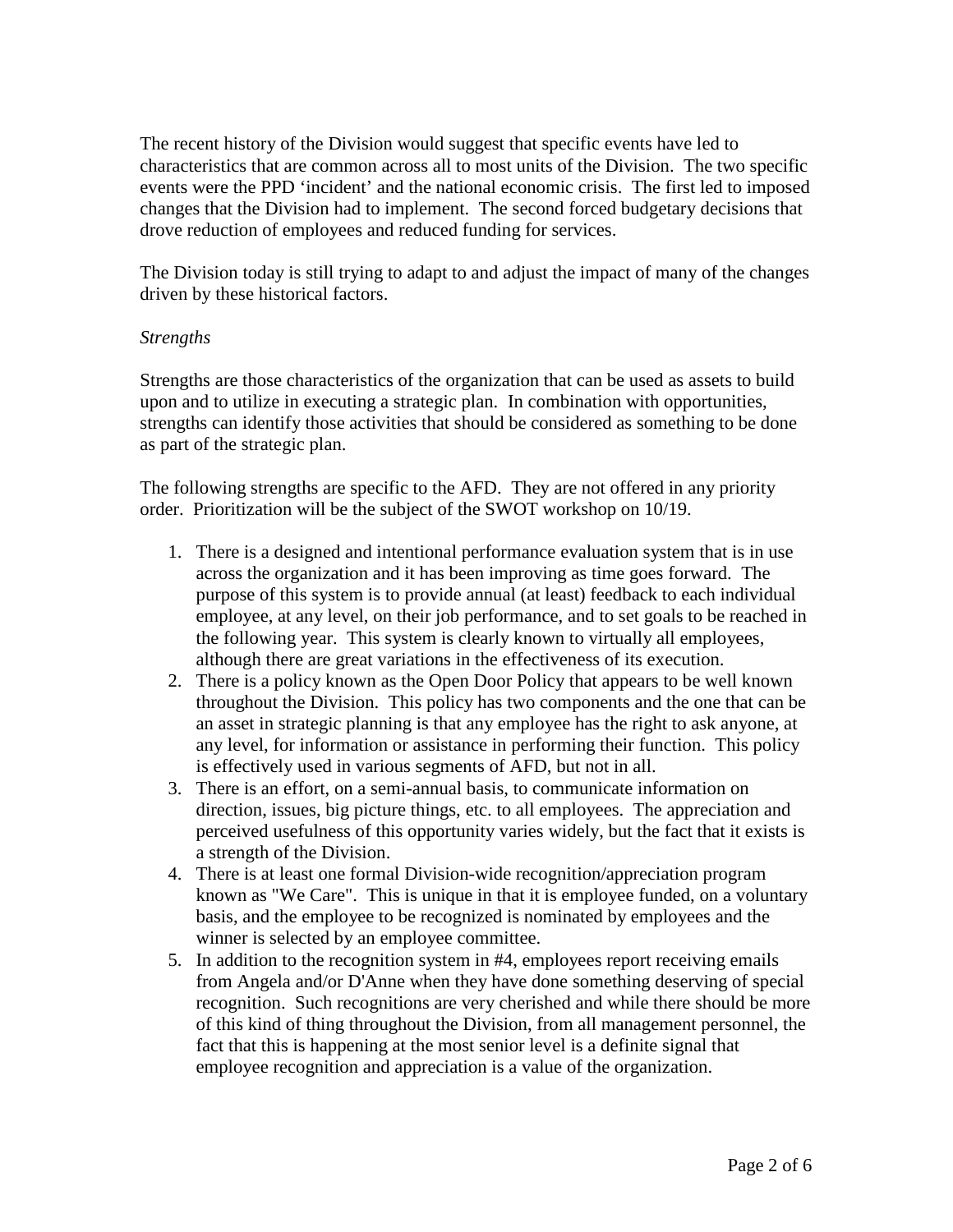The following strengths are not limited to the Division. They tend to be strengths that are inherent in working at NMSU. Nevertheless, they should be considered as assets to be called upon in the strategic planning exercise. These also are not listed in any priority order.

- 1. For many employees, to be able to work at a job they enjoy within the environment of an institution of higher learning is, in and of itself, seen as an enormously positive aspect of their work lives. To be able to make a difference in the lives and futures of students and of those who are teaching and guiding the students, or otherwise serving the students and faculty, is an overarching positive attribute for a good number of employees.
- 2. The natural environment of an institution of higher learning, with the plethora of performing and visual arts events and opportunities, athletic programs, entertainment events, health care facilities, athletic facilities they can use, and the opportunity to take a course free of charge and for their spouses to take a course free of charge, is another enormous positive for employees.
- 3. Most of the employees say outright that they love their jobs! They may intensely dislike the politics, supervision, policies and perceived excessive management they have to endure to do their jobs, but they have migrated to a type of work they enjoy.
- 4. The 'benefits' programs including health insurance, holidays, sick leave, annual leave and retirement - are seen as unbeatable even in the private sector. The benefits offered to people working at NMSU are a major draw to join and to stay in the workforce at the university.
- 5. For the most part, and there certainly are localized significant exceptions, employees like the people they work with - especially their close associates, their co-workers in any particular work unit. People within AFD tend to get along and work together well, often across work unit lines, but most profoundly within a given work unit.

# *The Apparent Priorities of the Roles of AFD*

One can look at AFD as having three primary responsibilities at NMSU:

- o Compliance and Protection
	- o To assure that financial and regulatory controls are in place and are adhered to throughout the Division and the institution
	- o To protect the institution by minimizing the potential for litigation, audits and negative public attention
- o Stewardship
	- o To assure that the public funds made available to the institution are utilized in the most effective and efficient ways possible
	- o To minimize the waste or loss of these funds
- o Service and Support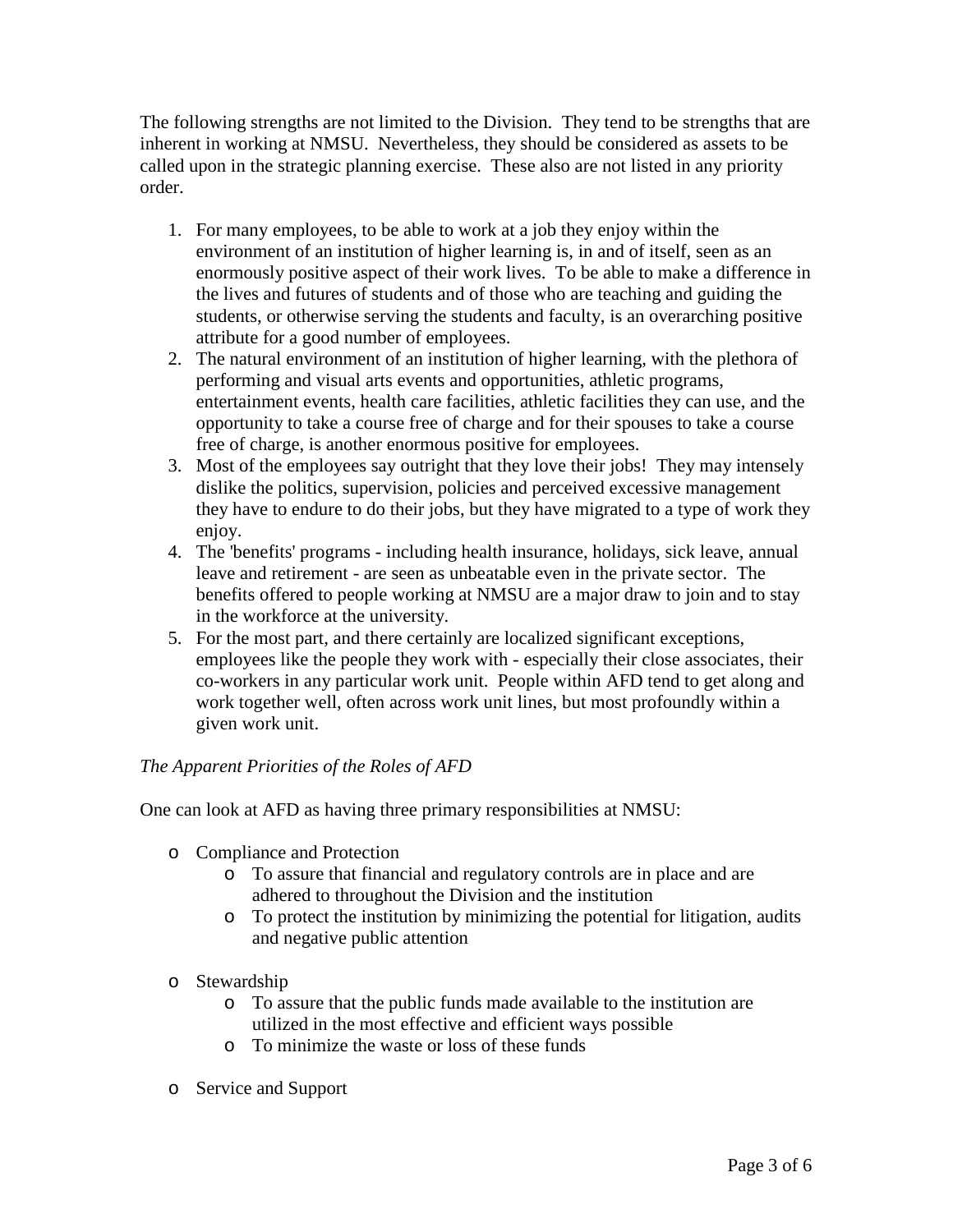- o To provide many of the vital services needed for the operation of the institution, from maintenance and cleaning to hiring and retaining employees
- o To support the multitude of organizations throughout the institution so that they can play their roles as effectively and efficiently as possible

Whether resulting from directives at the Regent's level, the instability of Presidential leadership, the "PPD incident" or other factors, the Compliance and Protection role appears to be the paramount concern of the Division. The Stewardship role is seen as almost as important as that of Compliance and Protection. The customers and employees would say that the Service and Support role takes a distant third place in policy making and in the way the Division performs.

If one accepts these apparent priorities of the Division, it must be noted that the Division is performing very well on the first two.

Based on the results of the Situation Analysis reports for the various units of AFD, and based on the input gained from customers, the employees and customers of AFD are clamoring for a partnership relationship in the future. They are looking for an organization that will reach out and assist them in getting their jobs done - one that plays a role in finding creative solutions to the many challenges individuals and organizations face every day.

The reality of these priorities must be addressed as part of Strategic Planning. Serious consideration should be given to increasing the priority and importance of Service and Support, even if it means reducing some time and other resources spent on compliance, protection and stewardship.

#### *One Organization or a Confederacy?*

The current state of AFD would suggest that the various major organizational units (FS, AS, ICT and Business/Finance) are not required to work closely together on a daily basis to get their jobs done. They certainly do work together, of course, because they are customers and vendors to each other – of information and services – the same as all the other organizations throughout the University.

It is understood that the decision has already been made by the various components of AFD that they will come together and operate as 'one united organization' relative to strategic planning. That is a laudable decision but one that will require some significant changes in philosophy and behavior. For example, the fact that there exist several standalone IT-like functions within AFD, and across the campus, should raise the question as to why they exist and why they should not be a part of ICT.

*One Size Fits All*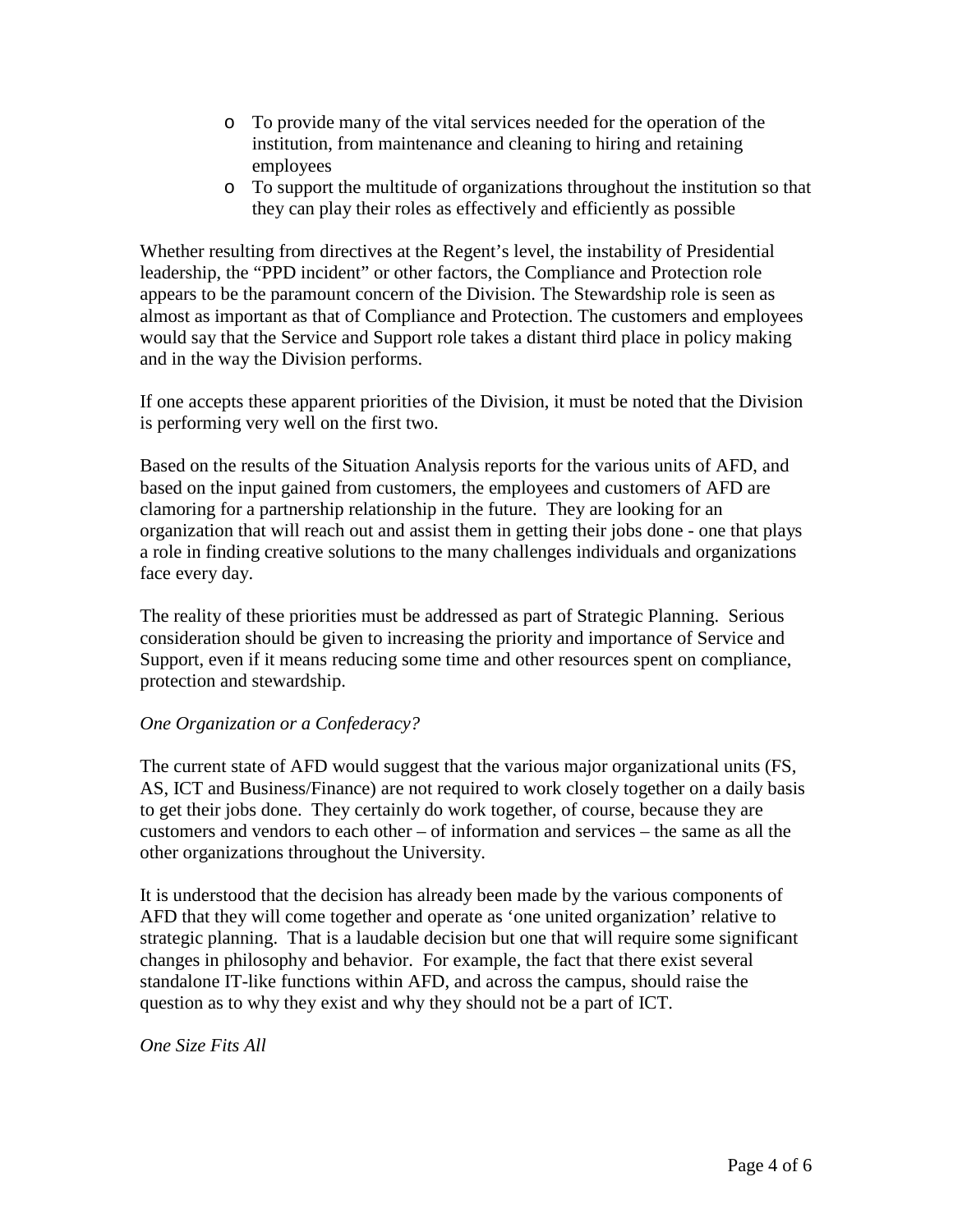One of the common threads seen throughout the Division is that there is an attempt to impose common policies in all areas. Many of the challenges reported in the different work units would suggest that the apparent philosophy that 'one size fits all' represents an opportunity for improvement.

AFD consists of revenue generating operations (many of the functions of ICT, AS and FS bring in revenue) and cost centers (most of Business and Finance, for example). Significant obstacles to performance can be set up by imposing some common policies to both types of operations. For example, industry standards in many revenue generating functions allow for up to 1% 'losses' in the collection of these revenues. Compare this to a payroll function where the amount paid to individuals must be accounted for and accurate to the penny. The same accounting policies cannot be necessarily applied to both situations.

Other examples would include those functions that are on call 24/7 – FS, ICT and AS all have such situations. The same policies on 'flex' time may not be as relevant to an office environment where off hours call-ins are rare to non-existent as they are to on-call operations.

Naturally there should be common policies across the Division wherever it is reasonable. It appears that over time there has developed an excessive level of such policies and these are causing considerable frustration and difficulty for various operations and many people. There is an opportunity to create some policies that are specific to the nature of each organization.

# *Micro-management and Gridlock*

There is a level of bureaucracy and gridlock in AFD that should be considered a concern. Processes are complex, policies are relatively rigid, and there are innumerable rules to be followed. Decision making appears to be centralized in a few key individuals, driving the sense of micro-management and enhancing the perception that the organization is gridlocked.

It is highly likely that these conditions are a direct outgrowth of the operating priorities of AFD – Compliance and Protection first and Stewardship a close second. They are also an outgrowth of the historical events.

There is no question that there is considerable opportunity to increase the trust in employees to do their jobs without excess supervision and to reduce the number of approvals and the complexity of processes by recognizing that mistakes are going to occur and that a human-based system cannot reach perfection in its performance. On the whole, the employees are a hard-working and impressive group and will undoubtedly be willing to give far more than they do today if they feel greater trust, respect and freedom to act.

# *Top Heavy With Management*